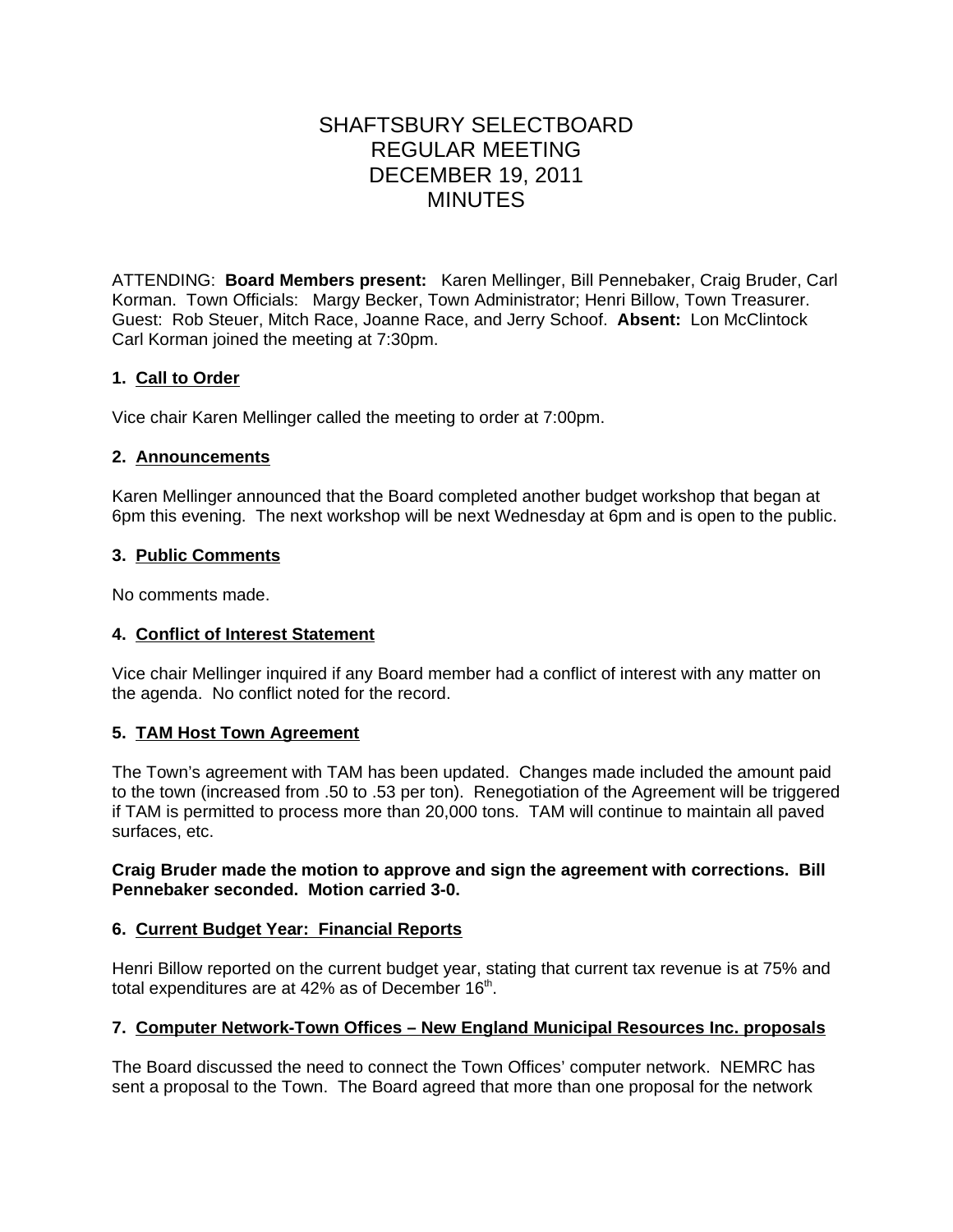hardware is needed. The Town's needs will be assessed. Rob Steuer stated that the number of users and applications used need to be considered. along with internal and external information, security issues and remote access hardware.

Margy Becker stated that specifications need to be developed, and she will speak with the department heads.

Rob Steuer offered to come in and help access what they have and what is needed. Margy Becker will contact Rob Steuer after the first of the year.

## **8. Liquor License Renewal Applications-Thyme Tables**

Thyme Tables applied for a liquor license renewal for May 2012 to April 2013. **Bill Pennebaker made the motion to approve the liquor license renewal for Thyme Tables. Craig Bruder seconded. Motion carried 4-0.**

#### **9. Grand List Errors & Omissions**

The list needs to be updated and will be discussed at the next meeting.

## **10. KAS Environmental Groundwater Monitoring Report**

The groundwater surrounding the Town's landfill area was tested, with the results being the same as the last testing. Some improvement in results was also noted. Testing will be done again in May 2012.

### **Bill Pennebaker made the motion to accept the KAS report. Craig Bruder seconded. Motion carried 4-0.**

# **11. New Town Garage-Obtaining P.E. Services-Permitting Re: Wastewater/Water Supply Permit**

The Facilities Committee has been looking at the Transfer Station property to develop a site plan for the new Town garage. One thing to be looked at is groundwater supplies, and whether the Garage could tap into existing wells. Accessing the site from Airport Road instead of North Road may be easier for equipment. Bill Pennebaker stated that the Facilities Committee should go forward with a site plan, Craig Bruder agreed. The Town will go to bid for an engineer. The Town garage will be an agenda item at every meeting. On December 28<sup>th</sup> there will be a site visit to Wilmington's new town garage.

# **12. Out water Appeal-Status**

Tabled

#### **13. Town Administrator Report**

There are highway matters concerning Myers Road at Cobble Hill. A culvert may need to be installed. There is an issue of obligation of the private land owner concerning cost sharing. The issue will be looked into further.

The Road Foreman asked the Select Board if plowing a short portion of Potter Montgomery Road was an option. It is a class 3 road and the law requires that it be maintained. The Selectboard agreed the crew should plow the entire length of the road, not just the southerly section providing access to year-round residences. Reclassification of Potter Montgomery road,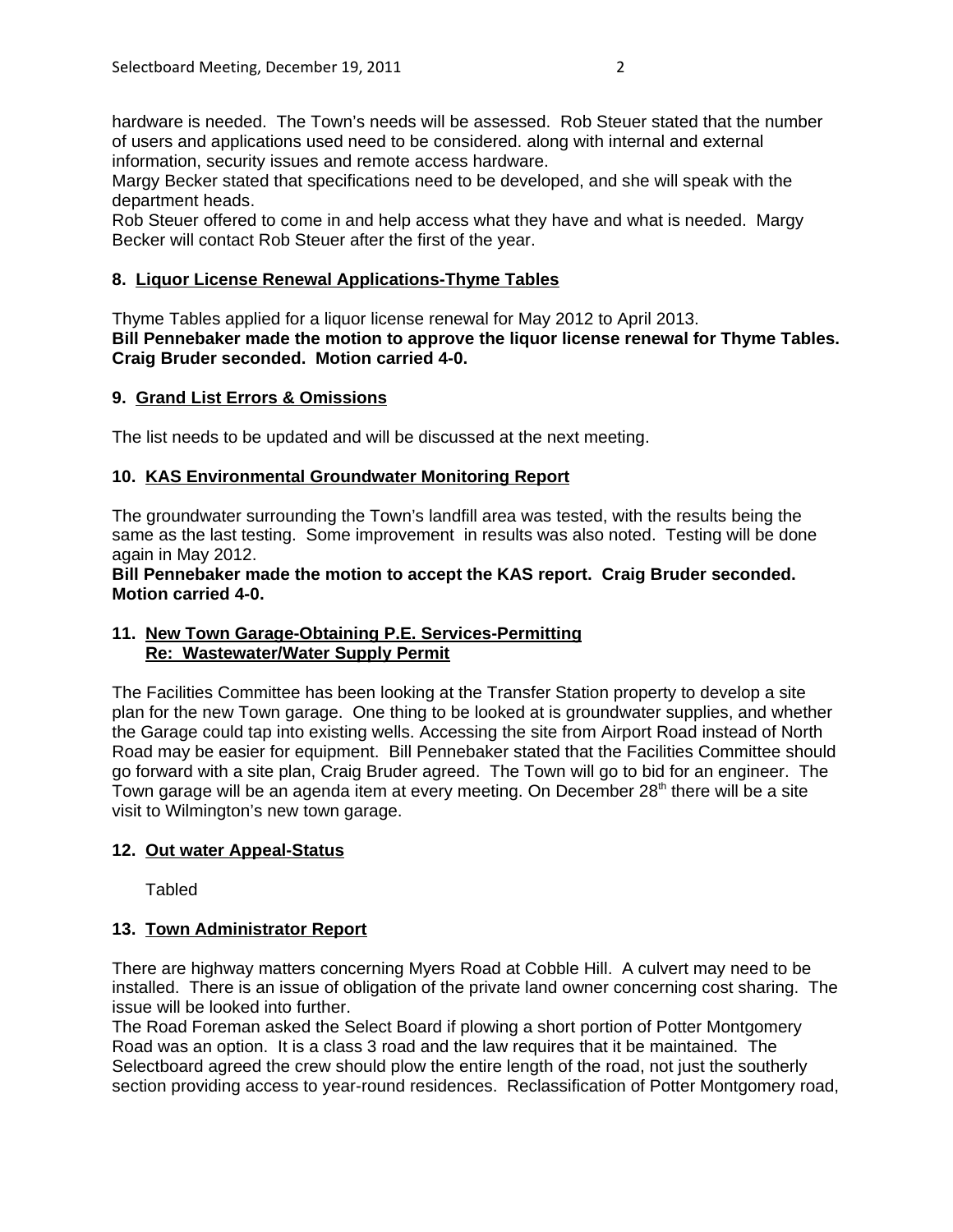or discontinuing maintenance, are alternatives the Selectboard could consider in the future – if it deemed it would be in the public interest to do so.

The Fire Station contractor will be meeting Wednesday morning with Jim Secor.

# **14. Other Business**

Karen Mellinger stated that the Transfer Station will be closed Saturday December 24 and next Saturday December 31 due to the holidays.

## **15. Approval of Minutes**

**Craig Bruder made the motion to approve minutes for Special Meeting of 12/8/11. Bill Pennebaker seconded. Motion carried 3-0-1 with Carl Korman abstaining.**

**Craig Bruder made the motion to approve minutes for Special Meeting of 12/12/11. Bill Pennebaker seconded. Motion carried 3-0-1 with Carl Korman abstaining.**

## **16. Approval of Warrants**

RETIREMENT WARRANT W24R IN THE AMOUNT OF \$131.39.

**Bill Pennebaker made the motion to approve retirement warrant W24R in the amount of \$131.39. Craig Bruder seconded. Motion carried 4-0.**

PAYROLL WARRANT PR24 IN THE AMOUNT OF \$7,390.43. **Craig Bruder made the motion to approve payroll warrant PR24 in the amount of \$7,390. 43. Carl Korman seconded. Motion carried 4-0.**

CHECK WARRANT #24 IN THE AMOUNT OF \$59,183.42.

**Carl Korman made the motion to approve check warrant #24 in the amount of \$59,183.42. Bill Pennebaker seconded. Motion carried 4-0.**

TRANSFER WARRANT IN THE AMOUNT OF \$79,067.66 TO GENERAL FUND. **Bill Pennebaker made the motion to approve Transfer Warrant in the amount of \$79,067.66. Craig Bruder seconded. Motion carried 4-0.**

CHECK WARRANT #W25 IN THE AMOUNT OF \$20,772.28. **Craig Bruder made the motion to approve check warrant W25 in the amount of \$20,772.28. Carl Korman seconded. Motion carried 4-0.**

**17. Personnel Evaluations (executive session) Carl Korman made the motion to adjourn to executive session at 8:45pm. Bill Pennebaker seconded. Motion carried 4-0.**

The Board exited Executive Session at 9:20PM.

# **18. Adjournment:**

Craig Bruder made the motion to adjourn at 9:21PM. Bill Pennebaker seconded. The motion carried unanimously.

Submitted by